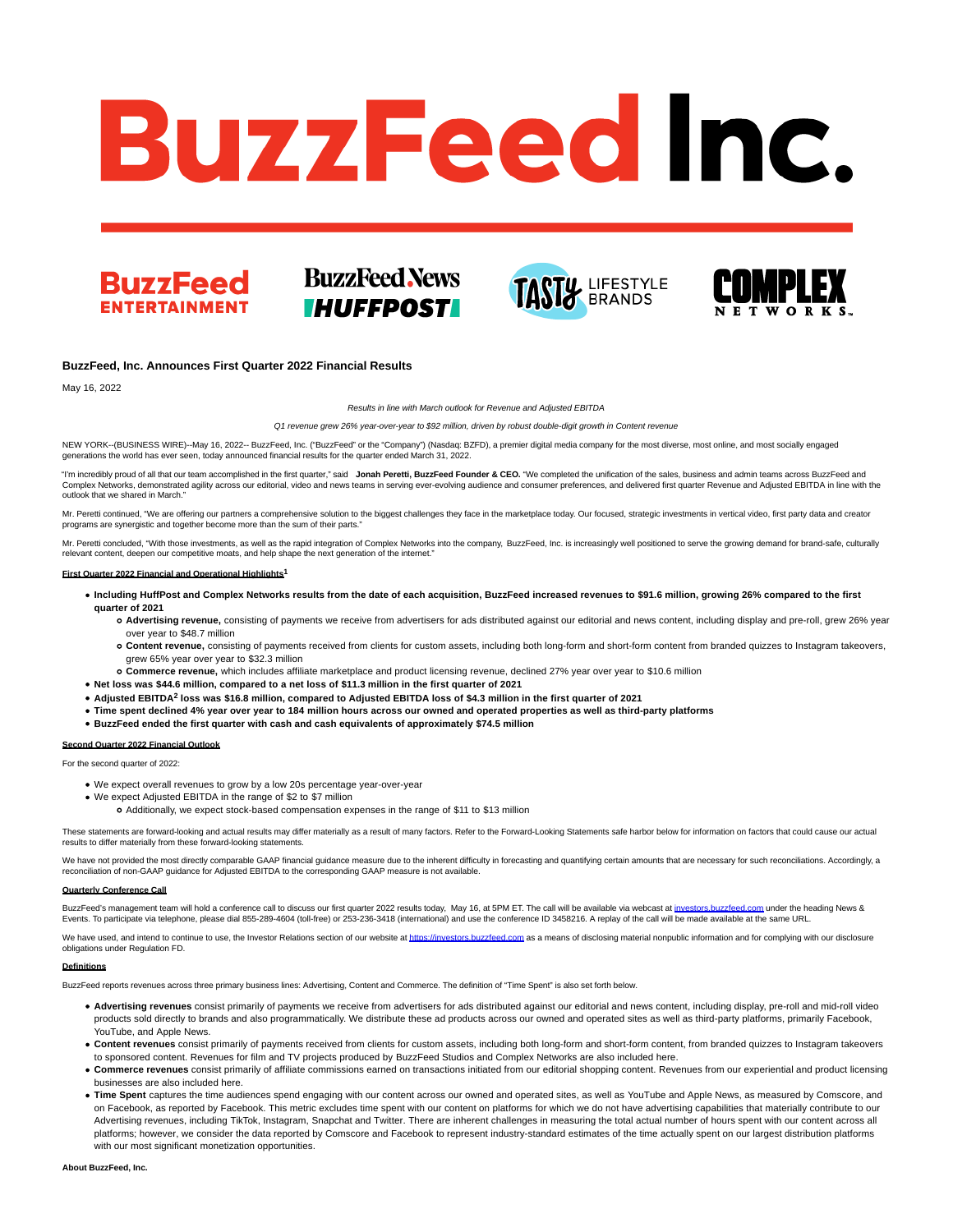BuzzFeed, Inc. is home to the best of the internet. Across food, news, pop culture and commerce, our brands drive conversation and inspire what audiences watch, read, buy, and obsess over next. Born on the internet in 2006, BuzzFeed, Inc. is committed to making it better: providing trusted, quality, brand-safe news and entertainment to hundreds of millions of people; making content on the internet more inclusive, empathetic, and creative; and inspiring our audience to live better lives.

### **Non-GAAP Financial Measures**

Adjusted EBITDA and Adjusted EBITDA margin are non-GAAP financial measures and represent key metrics used by management and our board of directors to measure the operational strength and performance of our business, to establish budgets, and to develop operational goals for managing our business. We define Adjusted EBITDA as net income (loss), excluding the impact of net income (loss) attributable to noncontrolling interests, income tax provision (benefit), interest expense, interest income, other income, net, depreciation and amortization, stock-based compensation, change in fair value of warrant liabilities, change in fair value of derivative liability, restructuring costs, public company readiness costs, and other non-cash and non-recurring items that management believes are not indicative of ongoing operations. Adjusted EBITDA margin is calculated by dividing Adjusted EBITDA by revenue for the same period.

We believe Adjusted EBITDA and Adjusted EBITDA margin are relevant and useful information for investors because they allow investors to view performance in a manner similar to the method used by our management. There are limitations to the use of Adjusted EBITDA and Adjusted EBITDA and Adjusted EBITDA and Adjusted EBITDA margin may not be comparable to similarly titled measures of other companies. Other<br>companies, including compa

Adjusted EBITDA and Adjusted EBITDA margin should not be considered a substitute for measures prepared in accordance with GAAP. Reconciliations of non-GAAP financial measures to the most directly comparable financial results as determined in accordance with GAAP are included at the end of this press release following the accompanying financial data.

### **Forward-Looking Statements**

 $\_$ 

Certain statements in this press release may be considered forward-looking statements within the meaning of Section 27A of the Securities Act of 1933, as amended, and Section 21E of the Securities Exchange Act of 1934, as amended, which statements involve substantial risks and uncertainties. Our forward-looking statements include, but are not limited to, statements regarding our management team's expectations, hopes, beliefs, intentions or strategies regarding the future. In addition, any statements that refer to projections, forecasts (including our outlook for Q2 2022) or other characterizations of future events or circumstances, including an "predict," "project," "seek," "should," "target," "will," "would" and similar expressions may identify forward-looking statements, but the absence of these words does not mean that a statement is not forward-looking. Forwa looking statements may include, for example, statements about: (1) anticipated trends, growth rates, and challenges in our business and in the markets in which we operate; (2) demand for products and services and changes in traffic; (3) changes in the business and competitive environment in which we operate; (4) developments and projections relating to our competitors and the digital media industry; (5) the impact of national and local economic and other conditions and developments in technology, each of which could influence the levels (rate and volume) of our subscriptions and advertising, the growth of our business and the implementation of our strategic initiatives; (6) poor quality broadband infrastructure in certain markets; (7) technological developments; (8) our success in retaining or recruiting, or changes required in, officers, key employees or direct our business, operations and financial performance, including expectations with respect to our financial and business performance, including financial projections and business metrics and any underlying assumptions<br>thereun future acquisitions, partnerships or other relationships with third parties; (12) government regulation, including revised foreign content and ownership regulations; (13) the impact of the COVID-19 pandemic on our business and the actions we may take in the future in response thereto; and (14) our ability to maintain the listing of our Class A common stock and warrants on Nasdaq.

The forward-looking statements contained in this press release are based on current expectations and beliefs concerning future developments and their potential effects on us. There can be no assurance that future developments affecting us will be those that we have anticipated. These forward-looking statements involve a number of risks, uncertainties (some of which are beyond our control) or other assumptions that may cause actual results or performance to be materially different from those expressed or implied by these forward-looking statements. These risks and uncertainties include, but are not limited to, those factors described under the sections entitled "Risk Factors" in the Company's filings with the Securities and Exchange Commission. Should one or more of these risks or uncertainties materialize, or should any of our assumptions prove incorrect,<br>actua all such risks. We do not undertake any obligation to update or revise any forward-looking statements, whether as a result of new information, future events or otherwise, except as may be required under applicable securities laws.

1 2021 actual results include HuffPost as of February 2021 and Complex Networks as of December 2021. 2 A non-GAAP financial measure, as defined below.

### **BUZZFEED, INC. Financial Highlights (Unaudited)**

|                        | <b>Three Months Ended</b><br>March 31, |           |          |  |
|------------------------|----------------------------------------|-----------|----------|--|
| USD in thousands       | 2022                                   | 2021      | % Change |  |
| Advertising            | 48.668                                 | 38,649    | 26%      |  |
| Content                | 32,279                                 | 19.537    | 65%      |  |
| Commerce and other     | 10.611                                 | 14.462    | (27%)    |  |
| Total revenue          | 91.558                                 | 72.648    | 26%      |  |
| Loss from operations   | (35, 298)                              | (16, 523) | 114%     |  |
| Net loss               | (44, 566)                              | (11, 325) | 294%     |  |
| <b>Adiusted EBITDA</b> | (16, 764)                              | (4,259)   | 294%     |  |

### **BUZZFEED, INC.**

## **Condensed Consolidated Statements of Operations**

**(Unaudited)**

|                                                                   |     | <b>Three Months Ended</b><br>March 31. |  |           |
|-------------------------------------------------------------------|-----|----------------------------------------|--|-----------|
| <b>USD</b> in thousands                                           |     | 2022                                   |  | 2021      |
| Revenue                                                           | \$. | 91,558 \$ 72,648                       |  |           |
| Costs and Expenses                                                |     |                                        |  |           |
| Cost of revenue, excluding depreciation and amortization          |     | 60.818                                 |  | 42,123    |
| Sales and marketing                                               |     | 17.803                                 |  | 11.378    |
| General and administrative                                        |     | 32.562                                 |  | 23,702    |
| Research and development                                          |     | 7.192                                  |  | 6.699     |
| Depreciation and amortization                                     |     | 8,481                                  |  | 5,269     |
| Total costs and expenses                                          |     | 126,856                                |  | 89,171    |
| Loss from operations                                              |     | (35, 298)                              |  | (16, 523) |
| Other income, net                                                 |     | 862                                    |  | 660       |
| Interest expense, net                                             |     | (4,789)                                |  | (278)     |
| Change in fair value of warrant liabilities                       |     | (3, 416)                               |  |           |
| Change in fair value of derivative liability                      |     | (1,575)                                |  |           |
| Loss before income taxes                                          |     | (44, 216)                              |  | (16, 141) |
| Income tax provision (benefit)                                    |     | 350                                    |  | (4, 816)  |
| Net loss                                                          |     | (44.566)                               |  | (11, 325) |
| Net income attributable to the redeemable noncontrolling interest |     | 164                                    |  | 60        |
| Net income (loss) attributable to noncontrolling interests        |     | 164                                    |  | (18)      |
| Net loss attributable to BuzzFeed, Inc.                           |     | $$$ (44,894) \$ (11,367)               |  |           |
| Net loss per Class A, Class B and Class C common share:           |     |                                        |  |           |
| <b>Basic</b>                                                      | \$  | $(0.33)$ \$                            |  | (0.75)    |
| Diluted                                                           | \$  | $(0.33)$ \$                            |  | (0.75)    |
| Weighted average common shares outstanding:                       |     |                                        |  |           |
| Basic                                                             |     | 136.425                                |  | 15.188    |
| Diluted                                                           |     | 136.425                                |  | 15.188    |